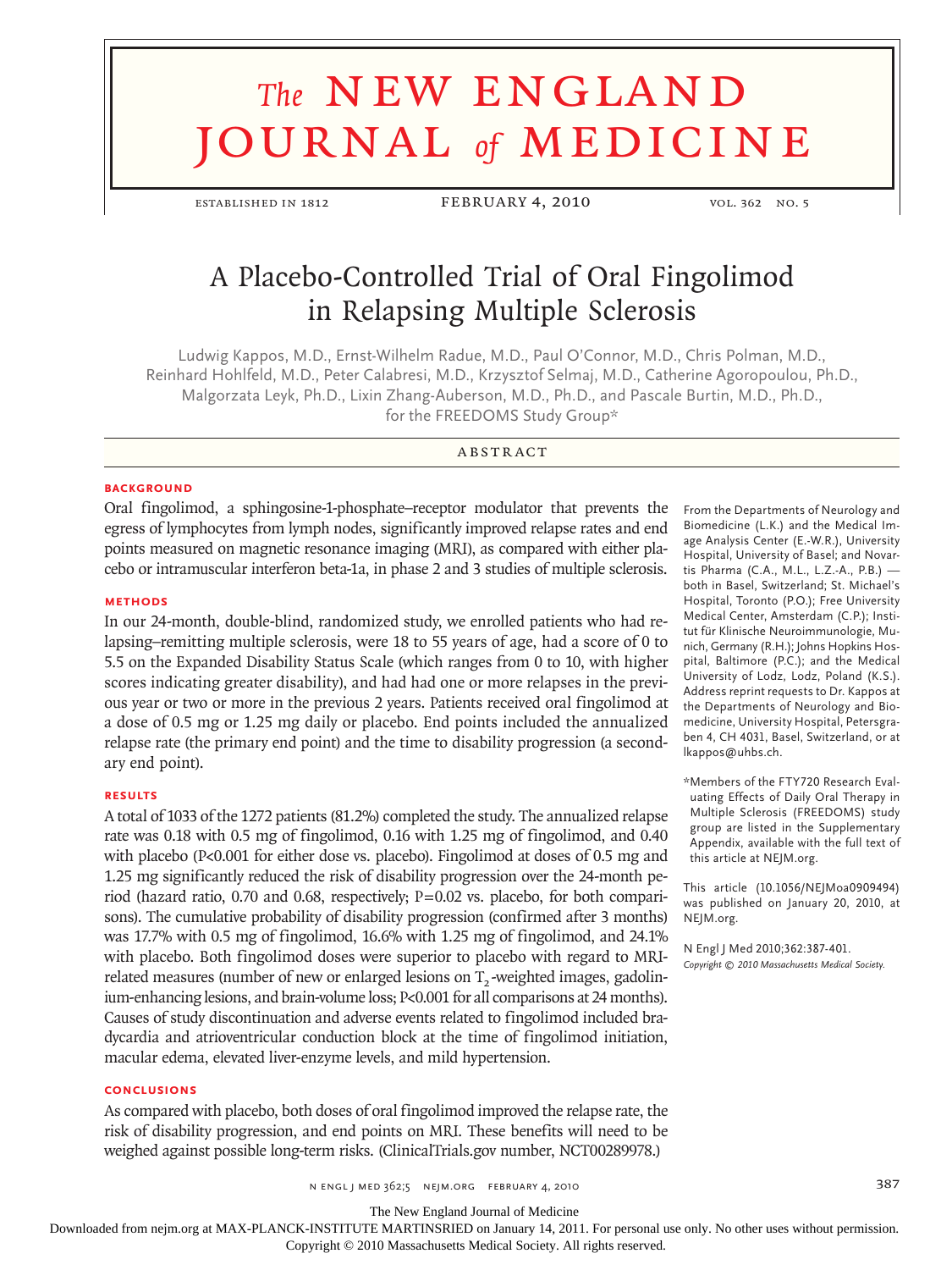INGOLIMOD (FTY720) IS AN ORAL SPHINgosine-1-phosphate–receptor modulator<sup>1</sup> that is currently being evaluated for the treatment of multiple sclerosis. There is evidence that finingolimod (fty720) is an oral sphin $gosine-1-phosphate–receptor modulator<sup>1</sup> that$ is currently being evaluated for the treatment golimod acts by preventing lymphocyte egress from lymph nodes.2,3 This leads to a reduced infiltration of potentially autoaggressive lymphocytes into the central nervous system.4,5 Preclinical findings also suggest that fingolimod may promote neuroprotective and reparative processes within the central nervous system through modulation of sphingosine-1-phosphate receptors expressed on neural cells.6-12

A 6-month, phase 2, placebo-controlled study<sup>13</sup> and its open-label extension study<sup>14</sup> showed sustained suppression, for up to 5 years, of both relapse and inflammatory activity in patients receiving fingolimod. Furthermore, in a recently completed, 12-month, phase 3 study involving patients with relapsing–remitting multiple sclerosis (TRANSFORMS [Trial Assessing Injectable Interferon vs. FTY720 Oral in RRMS]; ClinicalTrials .gov number, NCT00340834), reported elsewhere in this issue of the *Journal*, fingolimod reduced the relapse rate and disease activity as measured with the use of magnetic resonance imaging (MRI), as compared with a once-weekly, intramuscular injection of interferon beta-1a at a dose of 30  $\mu$ g.<sup>15</sup>

In our phase 3, double-blind, placebo-controlled study, called FREEDOMS (FTY720 Research Evaluating Effects of Daily Oral therapy in Multiple Sclerosis), we investigated the effects of daily fingolimod treatment for 24 months on the relapse rate, disability progression, and MRI measures of inflammation, burden of disease, and tissue destruction in patients with relapsing–remitting multiple sclerosis.

#### Methods

#### **Study Oversight**

Steering-committee members (listed in the Supplementary Appendix, available with the full text of this article at NEJM.org) collaborated with the sponsor, Novartis Pharma, to develop the protocol and monitor the ongoing study. Data were collected by the investigators and analyzed by the sponsor. All the authors had access to the data, participated in the data analysis and interpretation, and wrote the manuscript. All authors vouch for the accuracy and completeness of the data and

the statistical analysis. All authors participated in the writing of the manuscript and approved the final manuscript before submitting it for publication.

#### **Patients**

Key eligibility criteria were an age of 18 to 55 years; a diagnosis of multiple sclerosis, according to the revised McDonald criteria<sup>16</sup>; a relapsing-remitting course17; one or more documented relapses in the previous year or two or more in the previous 2 years; and a score of 0 to 5.5 on the Expanded Disability Status Scale (EDSS; which ranges from 0 to 10, with higher scores indicating greater disability).18 Key exclusion criteria were relapse or corticosteroid treatment within 30 days before randomization, active infection, macular edema, diabetes mellitus, immune suppression (drug- or disease-induced), or clinically significant systemic disease. Interferon-beta or glatiramer acetate therapy had to have been stopped 3 or more months before randomization.

The study was conducted in accordance with the International Conference on Harmonisation Guidelines for Good Clinical Practice<sup>19</sup> and the Declaration of Helsinki.20 The protocol was approved by each site's institutional review board; patients gave written informed consent before any study-related procedures were performed.

#### **Study Design and Randomization**

Patients were randomly assigned, in a 1:1:1 ratio, to receive oral fingolimod capsules in a dose of 0.5 mg or 1.25 mg or matching placebo, once daily for 24 months. Randomization was performed centrally, with the use of a validated system and stratification according to site, with a block size of six within each site.

To ensure that all assessments remained unbiased regarding the study-group assignments (i.e., unaffected by awareness of them), an independent, specially trained and certified $21$  examining neurologist determined all the EDSS scores; this examining neurologist or a trained technician administered the Multiple Sclerosis Functional Composite (MSFC; comprising the average of the scores on the timed 25-foot walk, the 9-hole peg test, and the paced auditory serial-addition test with a 3-second interstimulus interval, with each converted to a z score [with the combined study population at baseline as the reference population], with higher scores representing improve-

The New England Journal of Medicine

Downloaded from nejm.org at MAX-PLANCK-INSTITUTE MARTINSRIED on January 14, 2011. For personal use only. No other uses without permission.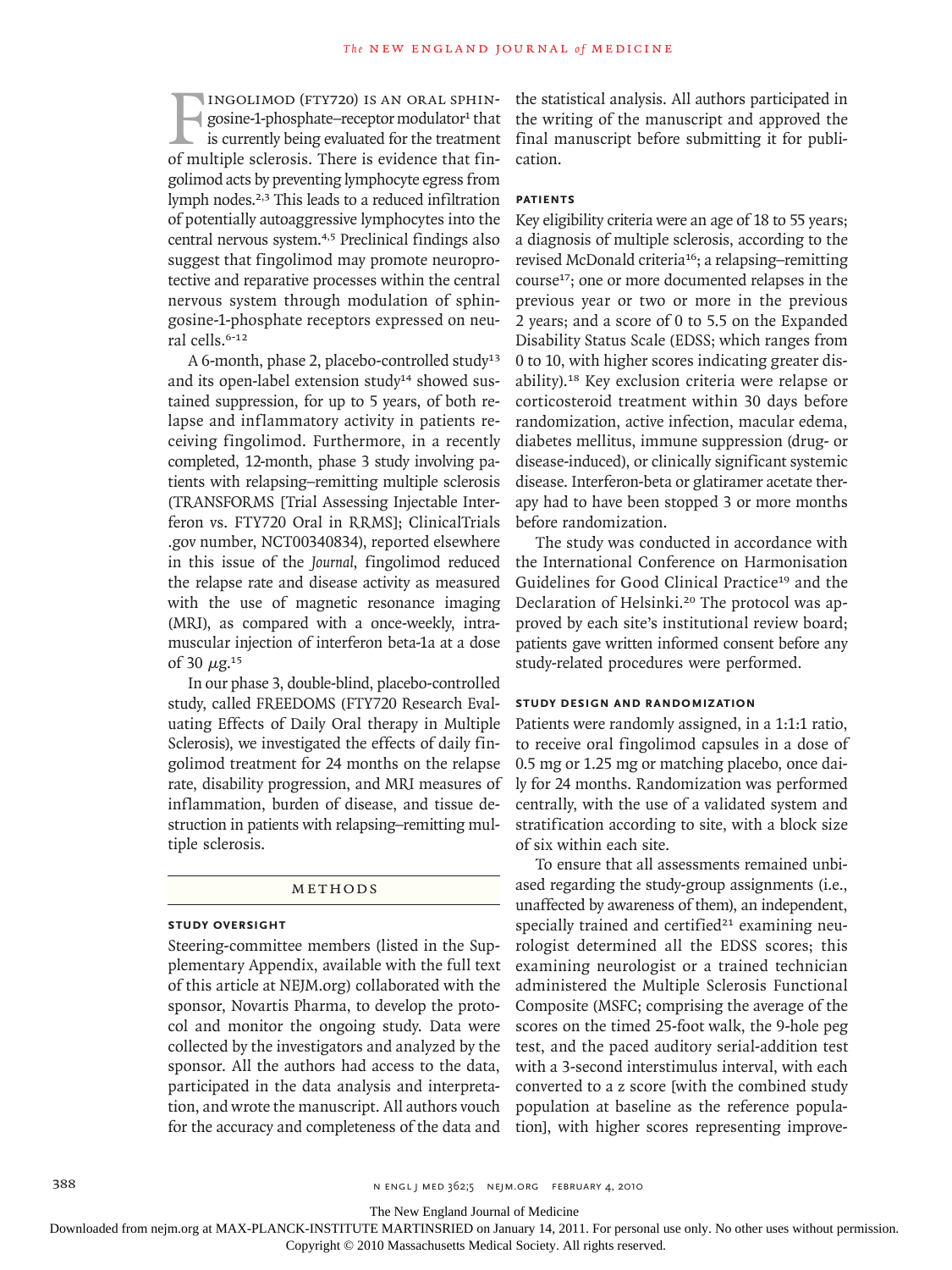ment).22 Another independent physician monitored patients for 6 or more hours after administration of the first dose of the study drug. MRI scans were analyzed at a central MRI evaluation center by radiologists who were unaware of the study-group assignments, and an independent data and safety monitoring board evaluated the safety and overall benefit–risk profiles.

#### **Study Procedures and End Points**

Clinical assessments were performed at screening and at randomization (baseline), and study visits, including safety assessments, were scheduled at 2 weeks and 1, 2, 3, 6, 9, 12, 15, 18, 21, and 24 months after randomization. The EDSS score was determined every 3 months, and the MSFC z score every 6 months. Standardized MRI scans were obtained at the screening visit and at 6, 12, and 24 months and were analyzed centrally at the Multiple Sclerosis–MRI Evaluation Center at the University Hospital in Basel, Switzerland.

The primary end point was the annualized relapse rate, defined as the number of confirmed relapses per year. Relapses were verified by the examining neurologist within 7 days after the onset of symptoms. To constitute a confirmed relapse, the symptoms must have been accompanied by an increase of at least half a point in the EDSS score, of one point in each of two EDSS functionalsystem scores, or of two points in one EDSS functional-system score (excluding scores for the bowel–bladder or cerebral functional systems).

The key secondary end point was the time to confirmed disability progression, defined as an increase of one point in the EDSS score (or half a point if the baseline EDSS score was equal to 5.5), confirmed after 3 months, with an absence of relapse at the time of assessment and with all EDSS scores measured during that time meeting the criteria for disability progression.

Other secondary end points included the time to a first relapse, time to disability progression (confirmed after 6 months), changes in the EDSS score and MSFC z score<sup>23</sup> between baseline and 24 months, number of gadolinium-enhancing lesions, proportion of patients free from gadolinium-enhancing lesions, number of new or enlarged lesions on T<sub>2</sub>-weighted MRI scans, proportion of patients free from new or enlarged lesions on  $T_2$ weighted scans, volumes of hyperintense lesions on  $T<sub>2</sub>$ -weighted scans and hypointense lesions on  $T_1$ -weighted scans, change in brain volume between baseline and 24 months, and safety and tolerability measures. Specifications of the adverse-event monitoring procedure, as defined in the study protocol, were the same as those in TRANSFORMS and are detailed in the Supplementary Appendix, which also provides other methodologic details.

## **Statistical Analysis**

For the primary end point, on the basis of data from a phase 2 study of fingolimod, $13,24$  the expected annualized relapse rate was 0.7 for the group receiving placebo and 0.42 for the group receiving 1.25 mg of fingolimod, with a common standard deviation of 1.06. We calculated that a sample of 1250 patients would provide 95% statistical power to detect a relative reduction of 40% or more in the annualized relapse rate with fingolimod as compared with placebo, after 24 months. With this sample size, using a log-rank test and a two-sided  $\alpha$  level of 0.05 (assuming a study-discontinuation rate of 25%13), we calculated that the study would have a statistical power of more than 90% to detect an absolute difference between the two groups of 12% in the proportion of patients with disability progression (confirmed after 3 months) at month 24, which was expected to be approximately 30% in the placebo group.

Both the intention-to-treat population and the safety population included all patients who had undergone randomization. The study tested two null hypotheses: that there were no differences in the annualized relapse rate between the group receiving fingolimod at a dose of 1.25 mg and the group receiving placebo or between the group receiving fingolimod at a dose of 0.5 mg and the group receiving placebo. The aggregate annualized relapse rate was estimated by means of a negative binomial regression model with adjustment for study group, country, number of relapses within 2 years before baseline, and EDSS score at baseline. The time to relapse or progression was estimated with the use of the Kaplan–Meier method.25 The times to disability progression (confirmed after 3 or 6 months) were compared in the main analysis by means of the log-rank test and in the supportive analysis by means of a Cox proportional-hazards model with adjustment for study group, country, baseline EDSS score, and age. To control for a type I statistical error, a prospectively planned, hierarchical testing procedure was used to compare fingolimod with placebo re-

The New England Journal of Medicine

Downloaded from nejm.org at MAX-PLANCK-INSTITUTE MARTINSRIED on January 14, 2011. For personal use only. No other uses without permission.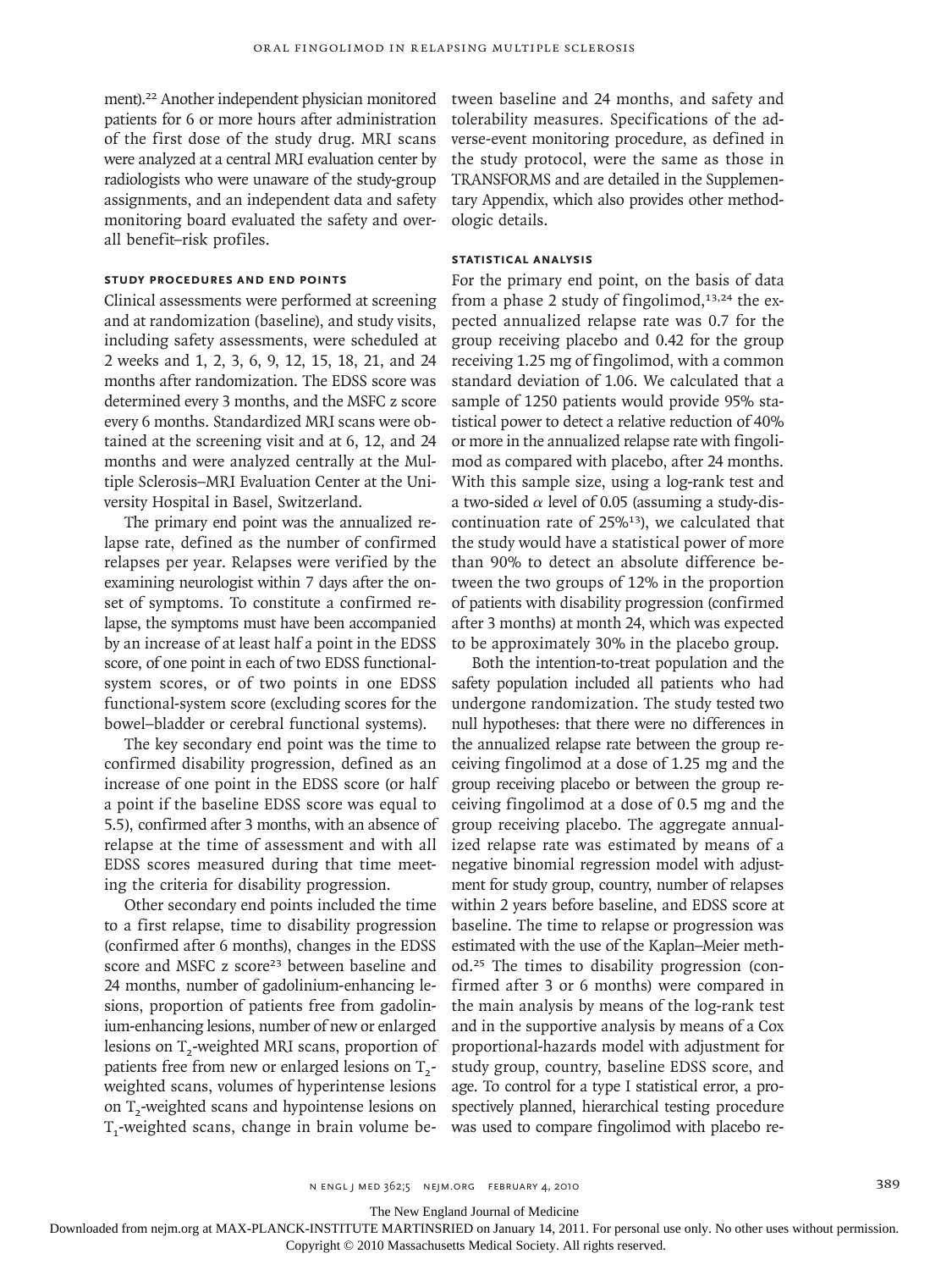garding the primary and key secondary end points, in the following order: the annualized relapse rate, first in association with 1.25 mg of fingolimod and next in association with 0.5 mg of fingolimod, and then the time to disability progression (confirmed after 3 months), first with 1.25 mg of fingolimod and next with 0.5 mg of fingolimod. Each test was performed with a significance level of 0.05. However, the next test was performed only when the preceding test was statistically significant. Missing data were not imputed.

Safety analyses were summarized by means of descriptive statistics; inferential significance testing was not performed. Statistical details for other end points are provided in the Supplementary Appendix.

**RESULTS** 

#### **Study Population**

From January 2006 through August 2007, a total of 1272 patients were randomly assigned to a study group (Fig. 1) at 138 centers in 22 countries (see the Supplementary Appendix for a list of the centers and principal investigators). Baseline characteristics were similar across the three study groups (Table 1). In total, 1033 patients (81.2%) completed the 24-month study, with 945 (74.3%) still receiving the assigned study drug. The study drug was discontinued in proportionately fewer patients in the group receiving 0.5 mg of fingolimod (18.8%) than in the group receiving 1.25 mg of fingolimod (30.5%) or in the placebo group (27.5%). Reasons for study-drug discontinuation are listed in Figure 1.

#### **Efficacy**

All clinical and MRI-related efficacy end points significantly favored both doses of fingolimod over placebo, and there were no significant differences in efficacy between the two fingolimod doses (Table 2).

#### *Relapse*

The aggregate annualized relapse rate (the primary end point) was lower with fingolimod at a dose of 0.5 mg (0.18) and fingolimod at a dose of 1.25 mg (0.16) than with placebo (0.40), representing relative reductions of 54% and 60%, respectively, in the annualized relapse rate (Table 2). As compared with placebo, both doses of fingolimod in the volume of hypointense lesions on  $T_1$ -weight-

reduced the annualized relapse rate among patients who had not previously received diseasemodifying treatment as well as among those who had been treated previously (P<0.01 for all comparisons). In the fingolimod groups as compared with the placebo group, the time to a first relapse was longer (Fig. 2A), the risk of relapse was reduced, and proportionately more patients remained free of relapse during the 24-month period (Table 2).

#### *Disability*

The time to disability progression, with confirmation either after 3 months (the key secondary end point) or after 6 months, was longer with both fingolimod doses than with placebo (Fig. 2B and Table 2). Fingolimod reduced the risk of disability progression, confirmed after 3 months, over the 24-month study period (hazard ratios, 0.68 for the 1.25-mg dose and 0.70 for the 0.5-mg dose). The cumulative probability of disability progression (confirmed after 3 months) was 17.7% for 0.5 mg of fingolimod, 16.6% for 1.25 mg of fingolimod, and 24.1% for placebo. Regarding disability progression that was confirmed after 6 months, the risk was also reduced with fingolimod over the 24-month study period (hazard ratio, 0.60 with the 1.25-mg dose and 0.63 for the 0.5-mg dose), and the cumulative probability of progression was 12.5% for 0.5 mg of fingolimod, 11.5% for 1.25 mg of fingolimod, and 19.0% for placebo. During the study period, the EDSS scores and MSFC z scores remained stable or improved slightly in the fingolimod groups and worsened in the placebo group (Table 2).

#### *MRI-Related End Points*

Patients in either fingolimod group had significantly fewer gadolinium-enhancing lesions than those in the placebo group at 6, 12, and 24 months, as well as fewer new or enlarged lesions on T<sub>2</sub>-weighted MRI scans at 24 months (Table 2). Proportionately more patients in the fingolimod groups than in the placebo group were also free from gadolinium-enhancing or new or enlarging lesions at these time points (Table 2 and Fig. 2C). The median volume of lesions on  $T<sub>2</sub>$ -weighted scans decreased between baseline and month 24 with fingolimod but increased with placebo.

During the 24-month study period, changes

The New England Journal of Medicine

Downloaded from nejm.org at MAX-PLANCK-INSTITUTE MARTINSRIED on January 14, 2011. For personal use only. No other uses without permission.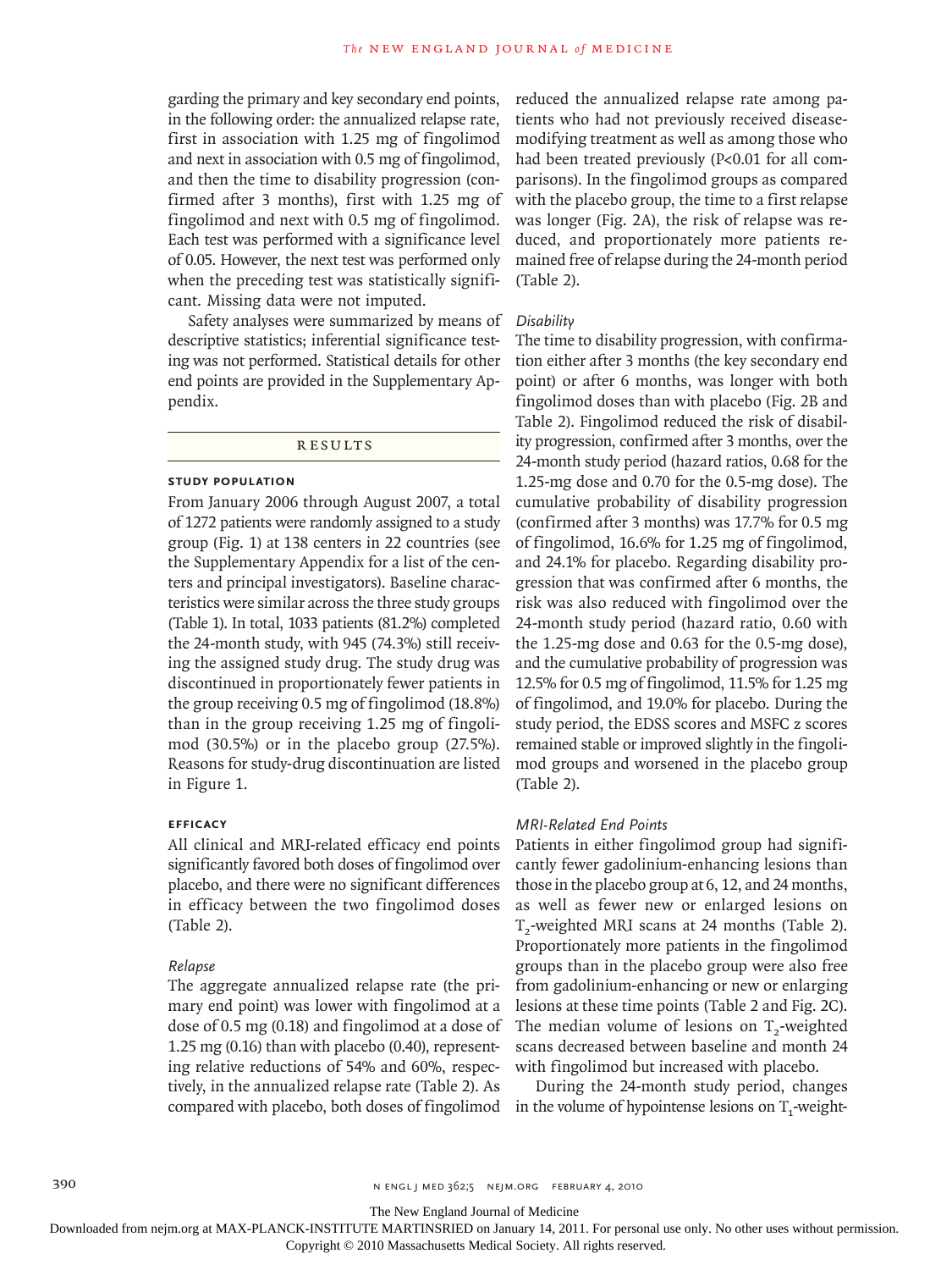

#### **Figure 1. Enrollment, Randomization, and Follow-up of Study Patients.**

FIGURE:

1 of 2

study drug include those who discontinued the study: the Patients who discontinued the study drug include those who discontinued the study; the correct status is shown here. Among the 292 patients who were assessed for eligibility but were not enrolled, some were excluded for more than one reason. For one patient receiving 1.25 mg of fingolimod daily who completed the study while receiving the study drug, the status was incorrectly recorded by the investigator as having discontinued the study while still receiving the study drug.

ed scans favored both doses of fingolimod over events (Table 3); the events were mild to moderparties (called 2). In addition, conditional  $\overline{C}$ 

# **Adverse Events**

three study groups were reported to have adverse test results) were more common with fingolimod

placebo (Table 2). In addition, reductions in brain ate in severity in 82% of patients receiving 0.5 mg Similar proportions of patients (93 to 94%) in the study medication (including abnormal laboratoryof fingolimod, 77% of those receiving 1.25 mg of fingolimod, and 77% of those receiving placebo. Adverse events that led to discontinuation of the

3rd

n engl j med 362;5 nejm.org february 4, 2010 391

The New England Journal of Medicine

Downloaded from nejm.org at MAX-PLANCK-INSTITUTE MARTINSRIED on January 14, 2011. For personal use only. No other uses without permission.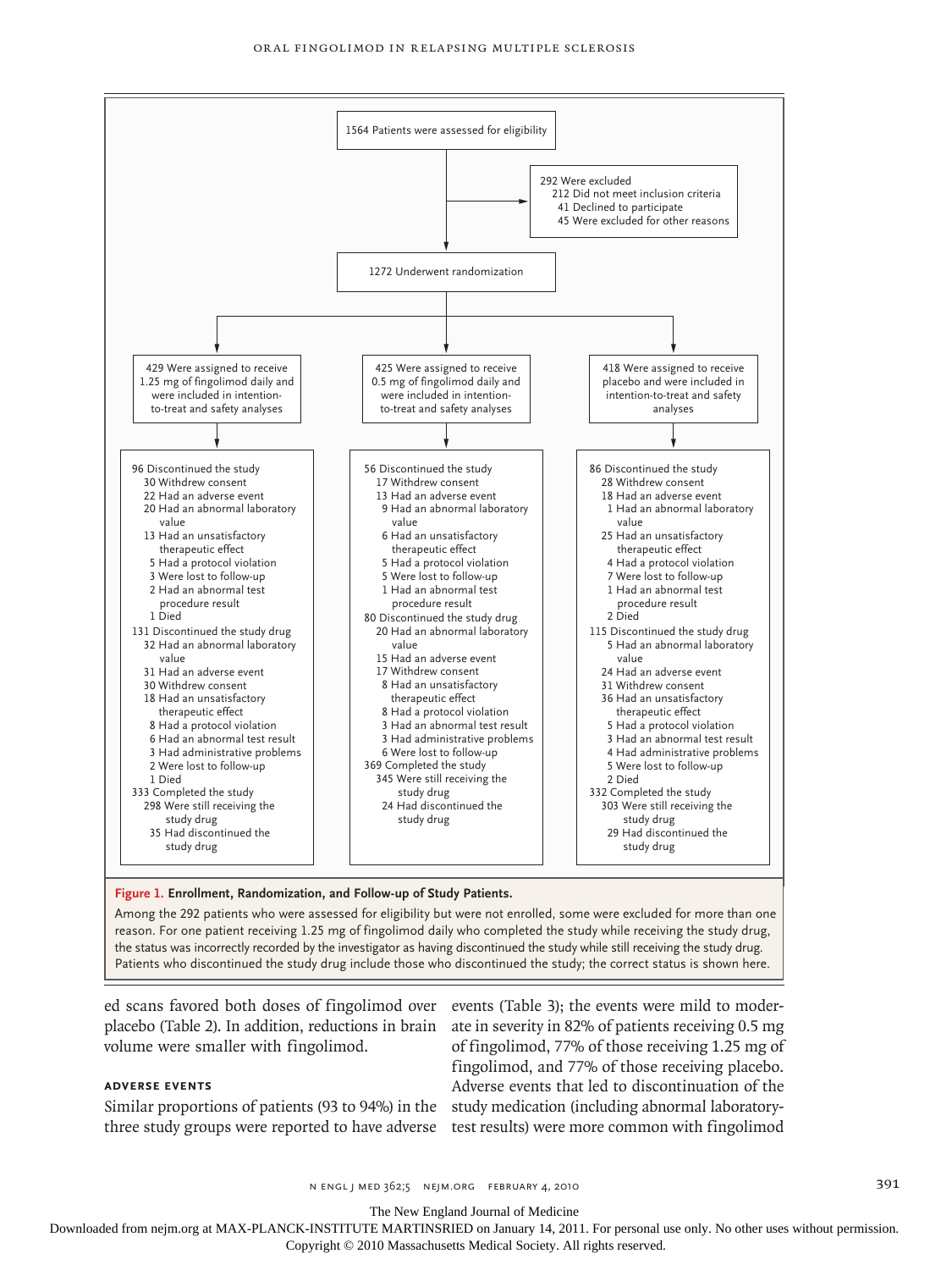| Table 1. Baseline Characteristics of the Patients, According to Study Group.* |                          |                                  |                  |
|-------------------------------------------------------------------------------|--------------------------|----------------------------------|------------------|
| Characteristic                                                                | Fingolimod               | Placebo<br>$(N = 418)$           |                  |
|                                                                               | $1.25$ mg<br>$(N = 429)$ | 0.5 <sub>mg</sub><br>$(N = 425)$ |                  |
| $Age - yr$                                                                    |                          |                                  |                  |
| Mean                                                                          | $37.4 \pm 8.9$           | $36.6 \pm 8.8$                   | $37.2 \pm 8.6$   |
| Median (range)                                                                | 38.0 (17-55)             | $36.0(18-55)$                    | $37.0(18-55)$    |
| Female sex - no. (%)                                                          | 295 (68.8)               | 296 (69.6)                       | 298 (71.3)       |
| Disease and treatment history                                                 |                          |                                  |                  |
| Time from first MS symptom to randomization - yr                              |                          |                                  |                  |
| Mean                                                                          | $8.4 \pm 6.9$            | $8.0 + 6.6$                      | $8.1 \pm 6.4$    |
| Median (range)                                                                | $6.9(0 - 37)$            | $6.6(0-35)$                      | $7.0(0-32)$      |
| Relapses - no.                                                                |                          |                                  |                  |
| Within previous yr                                                            |                          |                                  |                  |
| Mean                                                                          | $1.5 + 0.8$              | $1.5 \pm 0.8$                    | $1.4 \pm 0.7$    |
| Median (range)                                                                | $1.0(0-6)$               | $1.0(0-5)$                       | $1.0(0-6)$       |
| Within previous 2 yr                                                          |                          |                                  |                  |
| Mean                                                                          | $2.1 + 1.3$              | $2.1 \pm 1.1$                    | $2.2 \pm 1.2$    |
| Median (range)                                                                | $2.0(1-10)$              | $2.0(1-11)$                      | $2.0(1-10)$      |
| EDSS score†                                                                   |                          |                                  |                  |
| Mean                                                                          | $2.4 \pm 1.4$            | $2.3 \pm 1.3$                    | $2.5 \pm 1.3$    |
| Median (range)                                                                | $2.0(0-5.5)$             | $2.0(0-5.5)$                     | $2.0(0-5.5)$     |
| No history of disease-modifying treatment - no. (%)                           | 259 (60.4)               | 244 (57.4)                       | 249 (59.6)       |
| Features on MRI:                                                              |                          |                                  |                  |
| Absence of gadolinium-enhancing lesions - no. (%)                             | 257 (60.6)               | 263 (62.0)                       | 262 (63.0)       |
| No. of gadolinium-enhancing lesions on $T_1$ -weighted<br>images              |                          |                                  |                  |
| Mean                                                                          | $1.8 + 4.7$              | $1.6 + 5.6$                      | $1.3 + 2.9$      |
| Median (range)                                                                | $0(0-50)$                | $0(0-84)$                        | $0(0-26)$        |
| Volume of lesions on $T_2$ -weighted images — mm <sup>3</sup>                 |                          |                                  |                  |
| Mean                                                                          | 6829±8491                | $6128 \pm 7623$                  | $6162 \pm 7085$  |
| Median (range)                                                                | 3557 (0-47,734)          | 3303 (0-47,148)                  | 3416 (0-37,148)  |
| Volume of hypointense lesions on T <sub>1</sub> -weighted images<br>$-mm3$    |                          |                                  |                  |
| Mean                                                                          | 2114±3220                | 1898±2854                        | $1962 \pm 3131$  |
| Median (range)                                                                | 860 (0-25,886)           | 814 (0-22,378)                   | 811 (0-20,956)   |
| Normalized brain volume - ml                                                  |                          |                                  |                  |
| Mean                                                                          | $1511 \pm 86$            | $1521 \pm 83$                    | $1512 + 85$      |
| Median (range)                                                                | 1515 (1217-1764)         | 1529 (1144-1734)                 | 1515 (1230-1723) |

\* Plus–minus values are means ±SD. There were no significant between-group differences at baseline for any characteristic. MS denotes multiple sclerosis.

† The Expanded Disability Status Scale (EDSS) ranges from 0 to 10, with higher scores indicating greater disability.

‡ MRI data were available for 424 patients in each of the fingolimod groups and for 416 patients in the placebo group.

The means and medians were calculated on the basis of all images, not just those showing lesions.

The New England Journal of Medicine

Downloaded from nejm.org at MAX-PLANCK-INSTITUTE MARTINSRIED on January 14, 2011. For personal use only. No other uses without permission.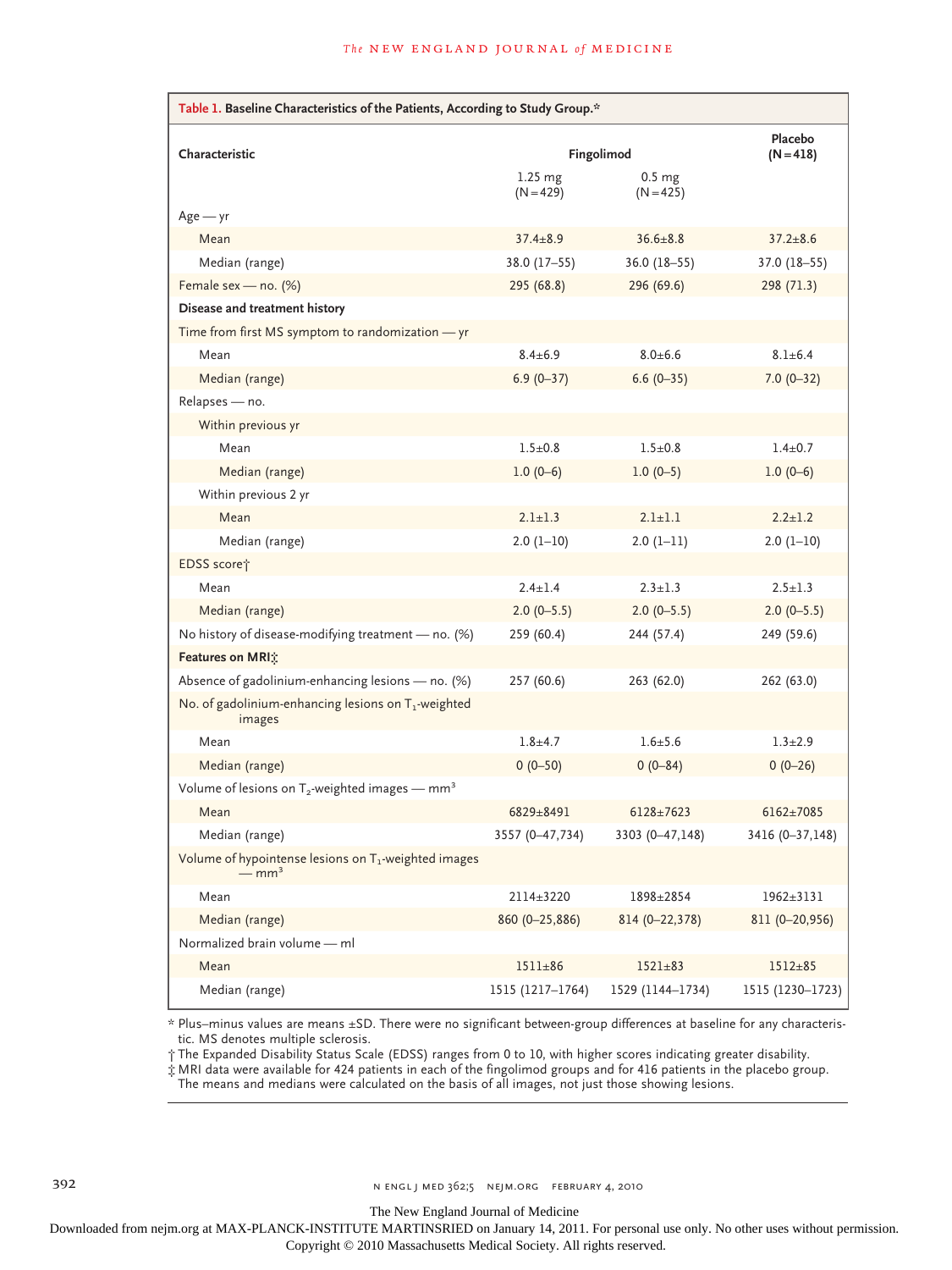| Table 2. Clinical and MRI End Points, According to Study Group. <sup>26</sup>                                  |                                  |                               |                                |                                                         |             |
|----------------------------------------------------------------------------------------------------------------|----------------------------------|-------------------------------|--------------------------------|---------------------------------------------------------|-------------|
| <b>End Point</b>                                                                                               |                                  | Fingolimod                    | Placebo $(N = 418)$            | P Value                                                 |             |
|                                                                                                                | 1.25 mg ( $N = 429$ )            | $0.5 \text{ mg}$ (N = 425)    |                                | Fingolimod, 1.25 mg, Fingolimod, 0.5 mg,<br>vs. Placebo | vs. Placebo |
| Primary end point                                                                                              |                                  |                               |                                |                                                         |             |
| Annualized relapse rate over 24 mo (95% CI) †*                                                                 | 0.16(0.13 to 0.19)               | $0.18$ (0.15 to 0.22)         | 0.40(0.34 to 0.47)             | 0.001                                                   | 0.001       |
| Relapse-related secondary end points                                                                           |                                  |                               |                                |                                                         |             |
| Absence of relapse during the 24-mo periods                                                                    |                                  |                               |                                |                                                         |             |
| Percent (95% CI)                                                                                               | $74.7 \pm 2.2$ (70.4 to 78.9)    | $70.4 \pm 2.3$ (66.0 to 74.8) | $45.6 \pm 2.5$ (40.7 to 50.6)  | 0.001                                                   | 0.001       |
| $\overline{C}$<br>Hazard ratio for fingolimod vs. placebo (95%                                                 | 0.38(0.30 to 0.48)               | 0.48(0.39 to 0.61)            |                                | < 0.001                                                 | 0.001       |
| Disability-related secondary end points                                                                        |                                  |                               |                                |                                                         |             |
| Key secondary end point: absence of disability progression, con-<br>firmed after 3 mo, during the 24-mo period |                                  |                               |                                |                                                         |             |
| Percent (95% CI)                                                                                               | $83.4 \pm 1.9$ (79.7 to $87.1$ ) | $82.3 \pm 1.9$ (78.6 to 86.1) | 75.9±2.2 (71.7 to 80.2)        | 0.01                                                    | 0.03        |
| Hazard ratio for fingolimod vs. placebo (95% CI)**                                                             | $0.68$ (0.50 to 0.93)            | 0.70(0.52 to 0.96)            |                                | 0.02                                                    | 0.02        |
| 6 mo,<br>Absence of disability progression, confirmed after<br>during the 24-mo periods                        |                                  |                               |                                |                                                         |             |
| Percent (95% CI)                                                                                               | $88.5 \pm 1.6$ (85.3 to 91.6)    | 87.5±1.6 (84.3 to 90.7)       | $81.0 \pm 2.0$ (77.1 to 84.9)  | 0.004                                                   | 0.01        |
| $\frac{1}{2}$<br>Hazard ratio for fingolimod vs. placebo (95%                                                  | 0.60(0.41 to 0.86)               | $0.63$ $(0.44$ to $0.90)$     |                                | 0.006                                                   | 0.01        |
| EDSS score at 24 mo                                                                                            |                                  |                               |                                |                                                         |             |
| Meani                                                                                                          | $-0.03 + 0.88$                   | $0.00 + 0.88$                 | $0.13 + 0.94$                  | 0.002                                                   | 0.002       |
| Median (range)                                                                                                 | $0.0 (-3.0 to 4.0)$              | $0.0 (-3.0 to 3.5)$           | $0.0 (-3.0 to 3.5)$            |                                                         |             |
| MSFC z score at 24 mo                                                                                          |                                  |                               |                                |                                                         |             |
| Mean††                                                                                                         | $0.01 + 0.40$                    | $0.03 + 0.39$                 | $-0.06 + 0.57$                 | 0.02                                                    | 0.01        |
| Median (range)                                                                                                 | $0.05 (-2.4 to 1.3)$             | $0.07$ (-2.1 to 1.2)          | $-0.01 (-3.8 \text{ to } 5.5)$ |                                                         |             |
| MRI-related secondary end points;;;                                                                            |                                  |                               |                                |                                                         |             |
| Measures of inflammatory activity or scar formation                                                            |                                  |                               |                                |                                                         |             |
| No. of gadolinium-enhancing lesions at 24 moss                                                                 |                                  |                               |                                |                                                         |             |
| No. of patients with data                                                                                      | 343                              | 369                           | 332                            |                                                         |             |
| Mean                                                                                                           | $0.2 + 1.1$                      | $0.2 + 0.8$                   | $1.1 + 2.4$                    | 0.001                                                   | 0.001       |
| Median (range)                                                                                                 | $0.0(0-11)$                      | $0.0(0-8)$                    | $0.0(0-21)$                    |                                                         |             |
| Absence of gadolinium-enhancing lesions at 24 mo — no./<br>total no. (%)∭                                      | 308/343 (89.8)                   | 331/369 (89.7)                | 216/332 (65.1)                 | 0.001                                                   | 0.001       |

n engl j med 362;5 nejm.org february 4, 2010 393

The New England Journal of Medicine

Downloaded from nejm.org at MAX-PLANCK-INSTITUTE MARTINSRIED on January 14, 2011. For personal use only. No other uses without permission.

Copyright © 2010 Massachusetts Medical Society. All rights reserved.

# Oral Fingolimod in Relapsing Multiple Sclerosis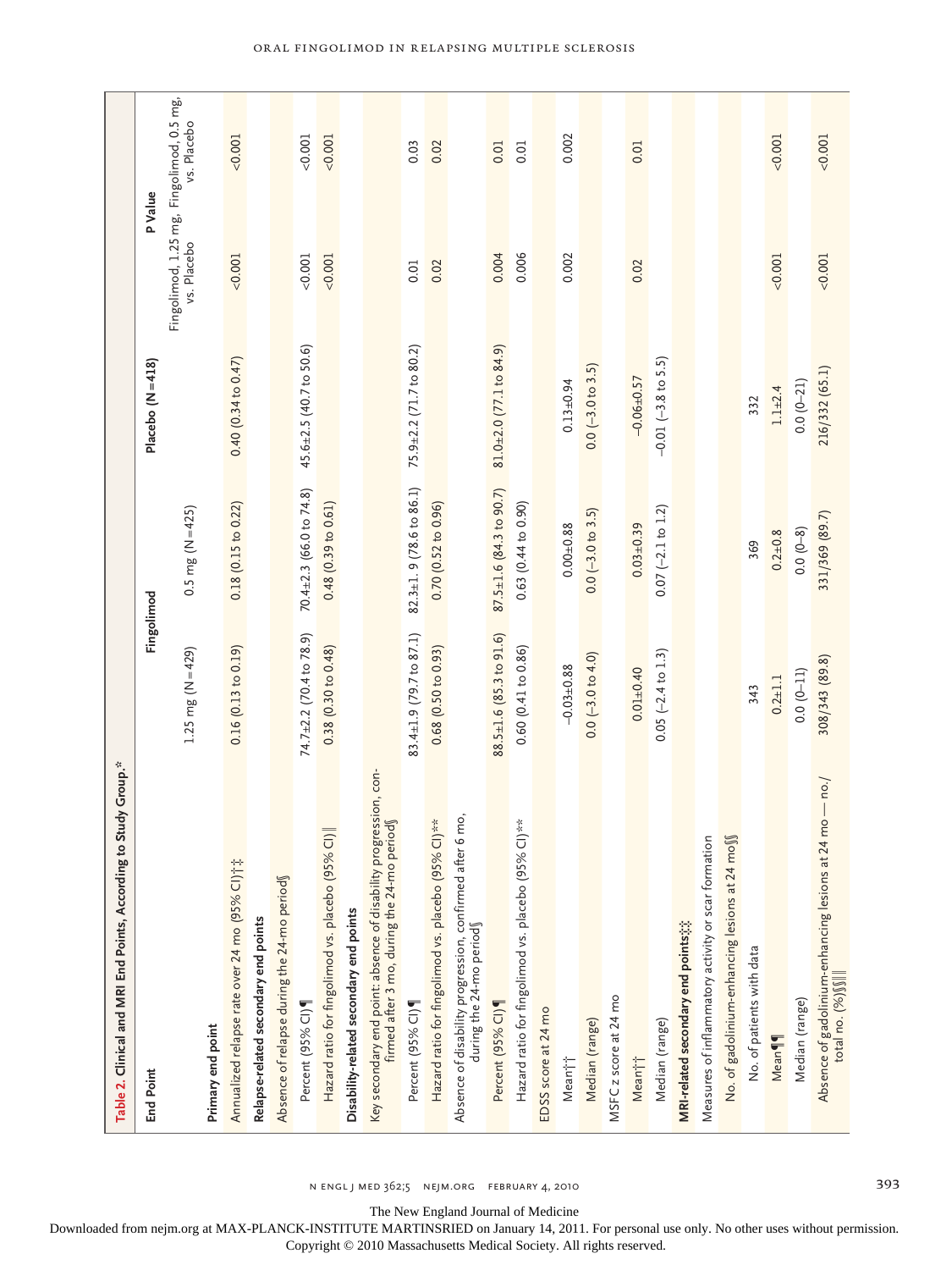| $-0.20$ $(-100.0$ to $888.4)$<br>$-3.10$ $(-68.2$ to $221.5)$<br>$-0.12 (-4.71$ to $3.37)$<br>$-0.30$ $(-4.91$ to $4.34)$<br>175/337 (51.9)<br>0.0(0 to 41)<br>$-0.21 \pm 0.86$<br>$-0.44 \pm 1.08$<br>Change in lesion volume on T <sub>2</sub> -weighted images, baseline<br>to 24 mo $-$ %<br>Absence of new or enlarged T <sub>2</sub> -weighted lesions at 24 mo<br>1-weighted<br>$\frac{6}{3}$<br>$\frac{8}{3}$<br>Change in volume of hypointense lesions on<br>Change in brain volume, baseline to 12 mo -<br>Change in brain volume, baseline to 6 mo-<br>Change in brain volume, 12 to 24 mo - % |
|------------------------------------------------------------------------------------------------------------------------------------------------------------------------------------------------------------------------------------------------------------------------------------------------------------------------------------------------------------------------------------------------------------------------------------------------------------------------------------------------------------------------------------------------------------------------------------------------------------|
|------------------------------------------------------------------------------------------------------------------------------------------------------------------------------------------------------------------------------------------------------------------------------------------------------------------------------------------------------------------------------------------------------------------------------------------------------------------------------------------------------------------------------------------------------------------------------------------------------------|

The New England Journal of Medicine

Downloaded from nejm.org at MAX-PLANCK-INSTITUTE MARTINSRIED on January 14, 2011. For personal use only. No other uses without permission.

Copyright © 2010 Massachusetts Medical Society. All rights reserved.

# **The NEW ENGLAND JOURNAL of MEDICINE**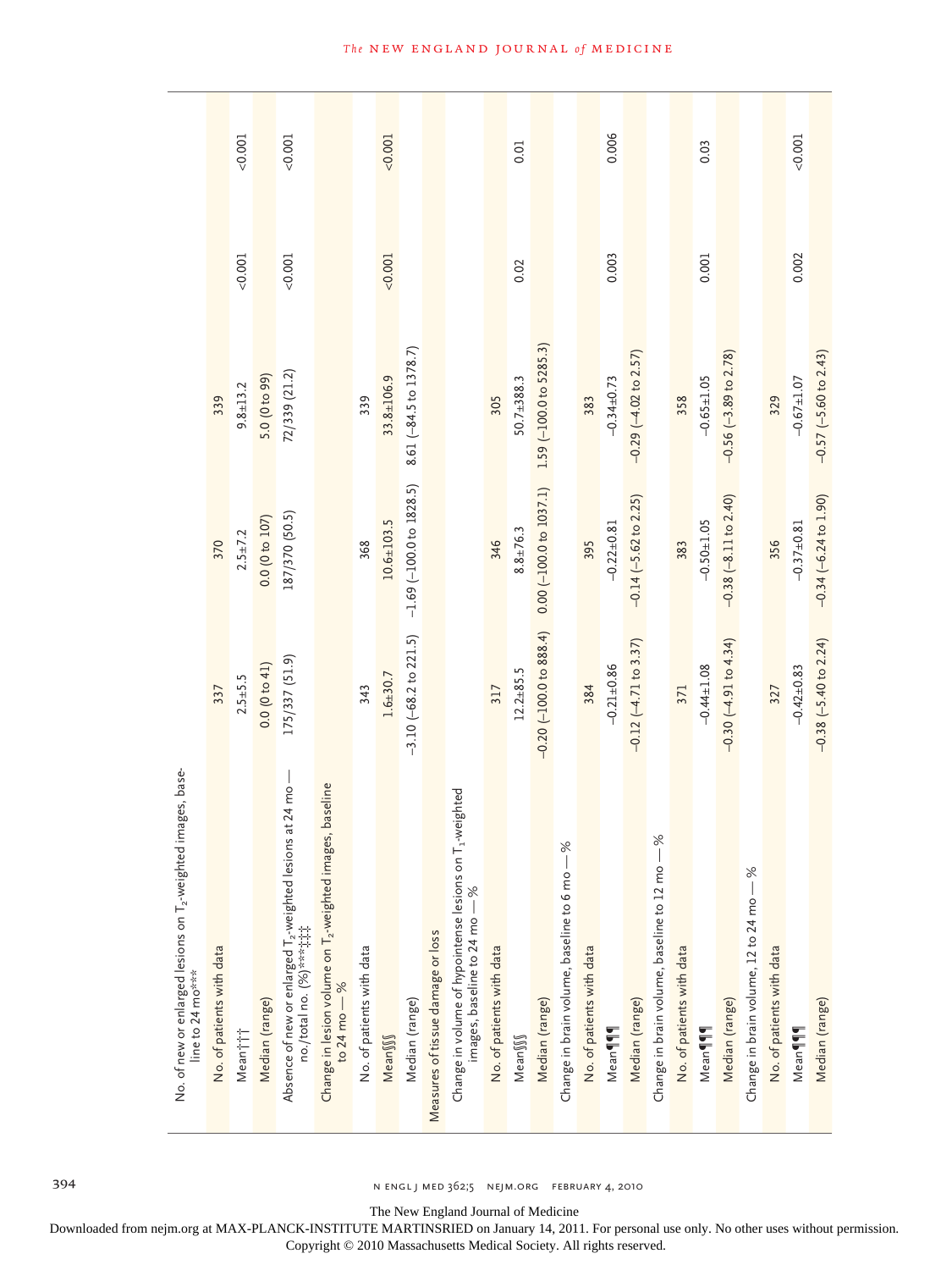| Change in brain volume, baseline to 24 mo                                                                                                                                                                                                                                                                                                                                                                                                                                                                                                                                                                                                                                                                                                                                                                                                                                                                                                                                                                                                                                                                                                                                                                                                                                                                                                                                                                                                                                                                                                                                                                                                                                                                                                                                                                                                                                                                                                                                                                                                                                                                                                                                                                                                                                                      |                        |                             |                                                                                                                                                                                                                                                                                                                                                                                                                                                                                                                                                                                                                                                                                                                                                                                                                                                                                                                                                                          |          |         |
|------------------------------------------------------------------------------------------------------------------------------------------------------------------------------------------------------------------------------------------------------------------------------------------------------------------------------------------------------------------------------------------------------------------------------------------------------------------------------------------------------------------------------------------------------------------------------------------------------------------------------------------------------------------------------------------------------------------------------------------------------------------------------------------------------------------------------------------------------------------------------------------------------------------------------------------------------------------------------------------------------------------------------------------------------------------------------------------------------------------------------------------------------------------------------------------------------------------------------------------------------------------------------------------------------------------------------------------------------------------------------------------------------------------------------------------------------------------------------------------------------------------------------------------------------------------------------------------------------------------------------------------------------------------------------------------------------------------------------------------------------------------------------------------------------------------------------------------------------------------------------------------------------------------------------------------------------------------------------------------------------------------------------------------------------------------------------------------------------------------------------------------------------------------------------------------------------------------------------------------------------------------------------------------------|------------------------|-----------------------------|--------------------------------------------------------------------------------------------------------------------------------------------------------------------------------------------------------------------------------------------------------------------------------------------------------------------------------------------------------------------------------------------------------------------------------------------------------------------------------------------------------------------------------------------------------------------------------------------------------------------------------------------------------------------------------------------------------------------------------------------------------------------------------------------------------------------------------------------------------------------------------------------------------------------------------------------------------------------------|----------|---------|
| No. of patients with data                                                                                                                                                                                                                                                                                                                                                                                                                                                                                                                                                                                                                                                                                                                                                                                                                                                                                                                                                                                                                                                                                                                                                                                                                                                                                                                                                                                                                                                                                                                                                                                                                                                                                                                                                                                                                                                                                                                                                                                                                                                                                                                                                                                                                                                                      | 334                    | 357                         | 331                                                                                                                                                                                                                                                                                                                                                                                                                                                                                                                                                                                                                                                                                                                                                                                                                                                                                                                                                                      |          |         |
| Mean¶¶                                                                                                                                                                                                                                                                                                                                                                                                                                                                                                                                                                                                                                                                                                                                                                                                                                                                                                                                                                                                                                                                                                                                                                                                                                                                                                                                                                                                                                                                                                                                                                                                                                                                                                                                                                                                                                                                                                                                                                                                                                                                                                                                                                                                                                                                                         | $-0.89 + 1.39$         | $-0.84 \pm 1.31$            | $-1.31 \pm 1.50$                                                                                                                                                                                                                                                                                                                                                                                                                                                                                                                                                                                                                                                                                                                                                                                                                                                                                                                                                         | $-0.001$ | < 0.001 |
| Median (range)                                                                                                                                                                                                                                                                                                                                                                                                                                                                                                                                                                                                                                                                                                                                                                                                                                                                                                                                                                                                                                                                                                                                                                                                                                                                                                                                                                                                                                                                                                                                                                                                                                                                                                                                                                                                                                                                                                                                                                                                                                                                                                                                                                                                                                                                                 | $-0.70(-6.33$ to 3.04) | $-0.67$ ( $-13.50$ to 2.16) | $-0.98$ $(-7.58$ to $2.38)$                                                                                                                                                                                                                                                                                                                                                                                                                                                                                                                                                                                                                                                                                                                                                                                                                                                                                                                                              |          |         |
| P values were calculated with the use of a negative-binomial regression model with adjustment for study group, country, number of relapses within 2 years before the baseline value<br>Plus-minus values are means ±SD except where otherwise noted. All P values are two-sided. MSFC denotes Multiple Sclerosis Functional Composite (a quantitative measure of im-<br>Plus-minus values are means ±SE. Data regarding absence of relapse and absence of confirmed disability progression during the 24-mo period are based on Kaplan-Meier estimates.<br>Any data regarding gadolinium-enhancing lesions obtained within 30 days after corticosteroid treatment for a relapse of multiple sclerosis were excluded from the analysis.<br>was measured, and the Expanded Disability Status Scale (EDSS) score (which ranges from 0 to 10, with higher scores indicating greater disability) at baseline.<br>P values were calculated with the use of a logistic-regression model with adjustment for study group, country, and number of lesions at baseline.<br>pairment in ambulation, upper-extremity function, and cognitive function), expressed as z scores, with higher scores indicating improvement.<br>Plus-minus values are means ±SE. P values were calculated with the use of a log-rank test including data from baseline through 24 months.<br>P values were calculated with the use of a negative-binomial regression model with adjustment for study group and country.<br>P values were calculated with the use of a logistic-regression model with adjustment for study group and country.<br>Data used in analyses were confirmed cases of relapse.<br>The MRI-related secondary end points presented<br>P values were calculated with the use of the Cox<br>was measured, and the EDSS score at baseline.<br>P values were calculated with the use of the Cox<br>P values were calculated with the use of analysis<br>P values were calculated with the use of analysis<br>For each patient, the number of new or enlarged<br>‡‡‡‡ P values were calculated with the use of a logisti<br>∭∫ P values were calculated with the use of analysis<br>¶¶¶ P values were calculated with the use of analysis<br>count for the second 12 months.<br>puts of the analysis models. |                        |                             | here are descriptive measures of inflammatory activity or scar formation and measures of tissue damage or loss <sup>26</sup> rather than out-<br>proportional-hazards model with adjustment for study group, country, number of relapses within 2 years before the baseline value<br>$T_z$ -hyperintense lesions was counted from baseline through 24 months by summing the count for the first 12 months and the<br>of covariance on ranks with adjustment for study group, country, baseline value of the given end point, and age<br>of covariance on ranks with adjustment for study group, country, and normalized brain volume at baseline.<br>proportional-hazards model with adjustment for study group, country, the EDSS score at baseline, and age.<br>of covariance on ranks with adjustment for study group, country, and number of lesions at baseline.<br>of covariance on ranks with adjustment for study group, country, and lesion volume at baseline. |          |         |

Oral Fingolimod in Relapsing Multiple Sclerosis

at a dose of 1.25 mg (occurring in 14.2% of patients) than with fingolimod at a dose of 0.5 mg (occurring in 7.5%) or with placebo (occurring in 7.7%). Serious adverse events were reported for 10.1% of patients receiving 0.5 mg of fingolimod, 11.9% of those receiving 1.25 mg of fingolimod, and 13.4% of those receiving placebo. The most common serious adverse events, each reported for eight patients, were bradycardia, multiple sclerosis relapse, and basal-cell carcinoma. All other serious adverse events occurred in four or fewer patients (<1%) in any study group. The seven episodes of bradycardia in the two fingolimod groups (four in the 0.5-mg group and three in the 1.25-mg group) were reported during the monitoring period after administration of the first dose. Six of these events were asymptomatic; the patients continued to receive fingolimod and the episodes were reported as serious adverse events because the protocol-defined discharge criteria for the first-dose monitoring period were not met.

Three deaths occurred during the study, two with placebo and one with 1.25 mg of fingolimod. The causes of death in the placebo group were pulmonary embolism and a traffic accident, and the cause in the fingolimod group was suicide.

# *Infections*

The overall incidence of infection was similar in the fingolimod and placebo groups (69 to 72%); serious infections occurred in 1.6 to 2.6% of patients. Urinary tract infection was the only serious infection reported in more than one patient (reported in two patients in the group receiving 0.5 mg of fingolimod). Herpesvirus infections were reported in similar proportions of patients across the three study groups (Table 3). Of these infections, herpes zoster was reported in seven patients receiving 0.5 mg of fingolimod, three receiving 1.25 mg of fingolimod, and four receiving placebo. Two cases of herpesvirus infection were classified as serious adverse events: one case of genital herpes (in a patient receiving 1.25 mg of fingolimod) and one case of herpes simplex labialis (in a patient receiving 0.5 mg of fingolimod).

Lower respiratory tract infections (including bronchitis and pneumonia) were more common with fingolimod than with placebo (occurring in 41 patients [9.6%] receiving 0.5 mg of fingolimod and 49 patients [11.4%] receiving 1.25 mg of fingolimod vs. 25 patients [6.0%] receiving placebo).

The New England Journal of Medicine

Downloaded from nejm.org at MAX-PLANCK-INSTITUTE MARTINSRIED on January 14, 2011. For personal use only. No other uses without permission.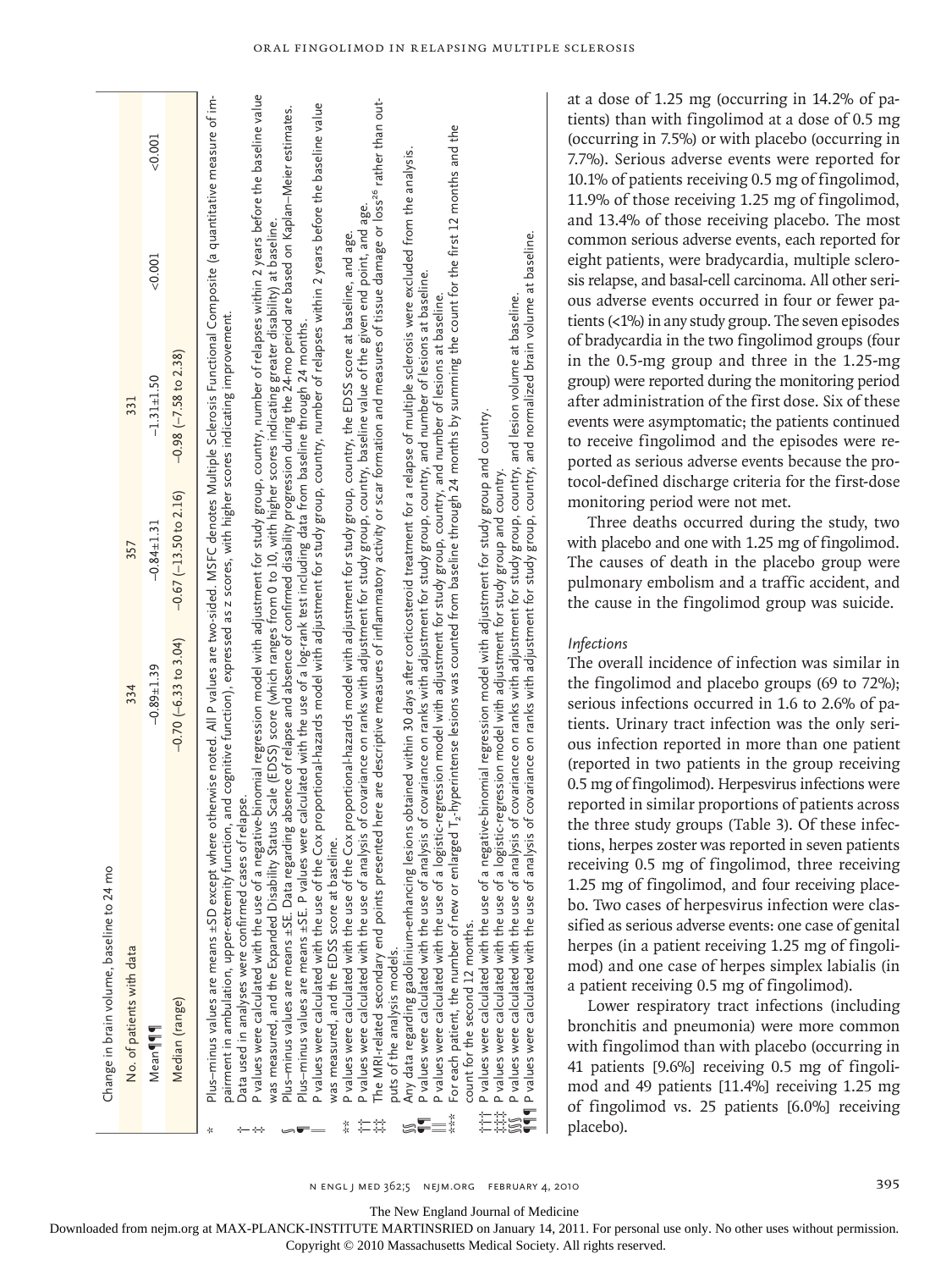

**Figure 2. Study End Points, According to Study Group.** Panel A shows Kaplan–Meier estimates for the time to a first relapse, and Panel B shows Kaplan–Meier estimates for the time to disability progression, confirmed after 3 months, as measured with the Expanded Disability Status Scale (EDSS). Panel C shows the proportions of patients free from gadolinium-enhancing lesions and the mean (±SD) number of gadoliniumenhancing lesions at baseline and at 6, 12, and 24 months. Data on gadolinium-enhancing lesions were available for 416 patients assigned to receive placebo, 424 assigned to receive 1.25 mg of fingolimod, and 424 assigned to receive 0.5 mg of fingolimod, respectively, at baseline; 373, 388, and 403, respectively, at 6 months; 356, 376, and 394, respectively, at 12 months; and 332, 343, and 369, respectively, at 24 months. The P values for the proportions were obtained with the use of a logistic-regression model, with adjustment for study group, country, and number of lesions at baseline.

#### *Cardiovascular Events*

Transient, dose-related decreases in the heart rate occurred after the first dose of fingolimod was administered, a finding that is consistent with previous clinical experience.13,15,24,27 Heart-rate decreases started 2 hours after receipt of the first dose, reaching the nadir after 4 to 5 hours, with attenuation beginning at 6 hours. The maximal reduction in the mean resting pulse rate, as compared with the baseline value, was 8 beats per minute 5 hours after the first dose of 0.5 mg of fingolimod and 10 beats per minute 4 hours after the first dose of 1.25 mg of fingolimod. Bradycardia (including the seven cases classified as serious adverse events) was reported in 9 patients receiving 0.5 mg of fingolimod, 14 receiving 1.25 mg of fingolimod, and 3 receiving placebo (Table 3). The majority of these events in the fingolimod groups occurred during the monitoring period after the first dose was administered (in 8 and 12 patients receiving 0.5 mg and 1.25 mg of fingolimod, respectively). Of these, six events were symptomatic (characterized by dizziness, chest discomfort, or palpitations) and all resolved with 24 hours; two patients received treatment for bradycardia.

First- and second-degree atrioventricular block was infrequently reported as an adverse event (Table 3). However, electrocardiography performed on day 1 revealed first-degree atrioventricular block in 20 patients receiving 0.5 mg of fingolimod, in 37 receiving 1.25 mg of fingolimod, and in 6 receiving placebo. Second-degree atrioven-

The New England Journal of Medicine

Downloaded from nejm.org at MAX-PLANCK-INSTITUTE MARTINSRIED on January 14, 2011. For personal use only. No other uses without permission.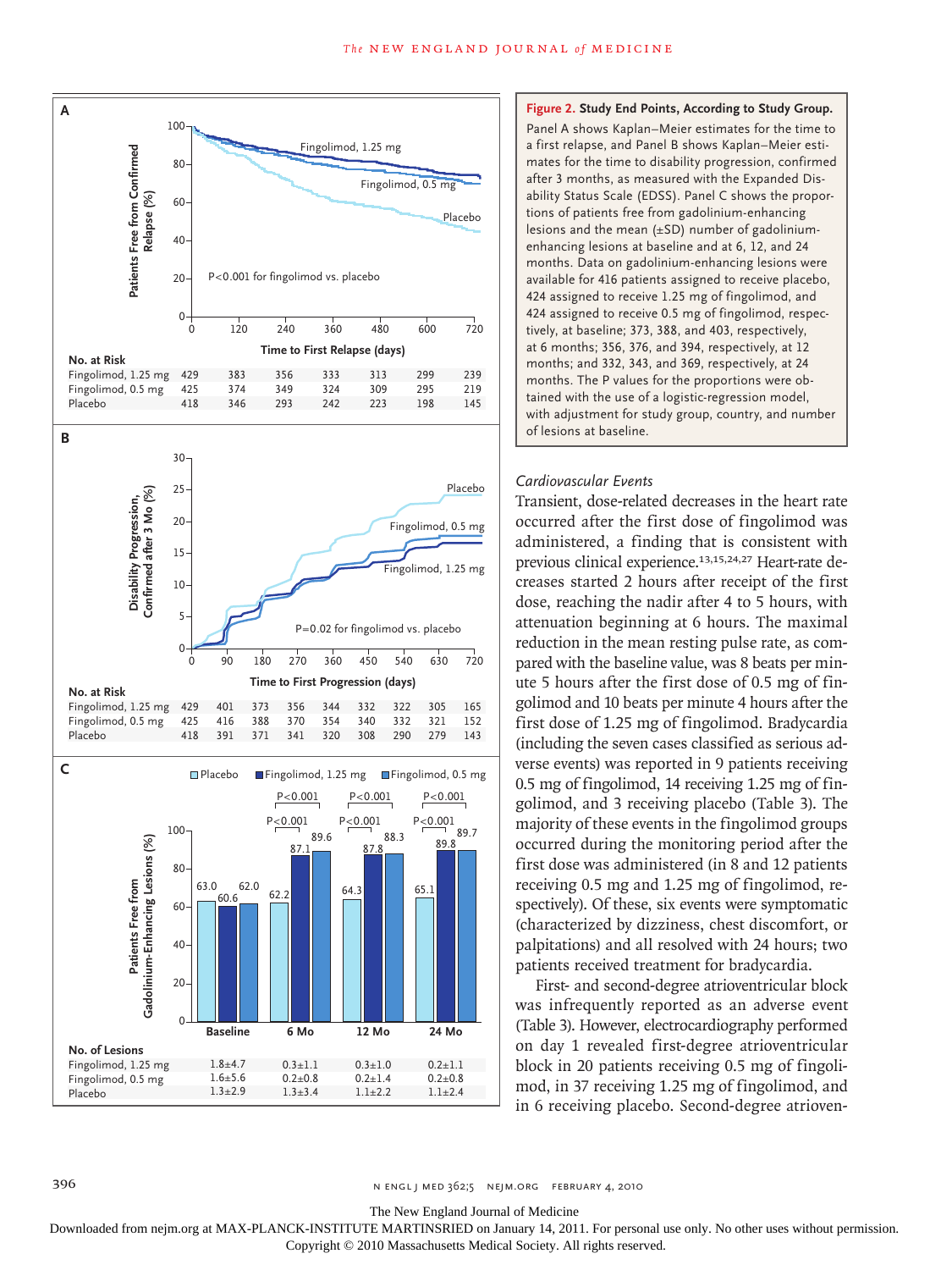tricular block (also known as Mobitz I periodicity) was identified on electrocardiography on day 1 in one patient receiving 0.5 mg of fingolimod and in four patients receiving 1.25 mg of fingolimod. Second-degree atrioventricular block was symptomatic in one patient (in the 1.25-mg group), who had shortness of breath and palpitations (Table 3). No clinically notable effect on heart rate or atrioventricular conduction was seen with continued use of fingolimod.

Starting during month 2, the mean systolic and diastolic blood pressures obtained while the patient was seated increased from the baseline values; at month 24, they had increased by 1.9 and 0.7 mm Hg, respectively, with 0.5 mg of fingolimod and by 3.6 and 2.1 mm Hg, respectively, with 1.25 mg of fingolimod and had decreased by 0.4 and 0.5 mm Hg, respectively, in the placebo group.

### *Ophthalmic Events*

Macular edema was diagnosed in seven patients, all of whom were receiving 1.25 mg of fingolimod. Three of these events were reported as serious adverse events (Table 3). Five of these seven cases of macular edema occurred within 3 months after the start of therapy. Six cases resolved within 1 to 6 months after treatment was discontinued. Mean visual acuity and central foveal thickness remained stable in all patients throughout the study.

#### *Neoplasms*

Malignant neoplasms were reported in 4 patients receiving 0.5 mg of fingolimod, 4 receiving 1.25 mg of fingolimod, and 10 receiving placebo (Table 3). All 11 skin cancers (basal-cell carcinoma, malignant melanoma, or Bowen's disease) that occurred (3 cases with 1.25-mg fingolimod, 4 with 0.5-mg fingolimod, and 4 with placebo) were removed successfully.

#### *Laboratory Abnormalities*

At 1 month, peripheral-blood lymphocyte counts were reduced from the baseline counts by an average of 73% with 0.5 mg of fingolimod and 76% with 1.25 mg of fingolimod, remaining stable thereafter (see the Supplementary Appendix). These were not reported as adverse events by the investigators, who remained unaware of the actual values unless they dropped to less than  $0.2 \times 10^9$  per liter. Increases in the alanine aminotransferase level to three times the upper limit of the normal range or more were more frequent in the fingolimod groups (reported in 8.5% of patients in the 0.5-mg group and 12.5% in the 1.25-mg group) than in the placebo group (1.7%) and occurred predominantly in men. One patient receiving 0.5 mg of fingolimod had an increase in the alanine aminotransferase level to more than 10 times the upper limit of the normal range. Elevated liverenzyme levels returned to normal in all patients, even in the few who continued the study treatment. In all three groups, bilirubin levels remained stable, with no clinically relevant changes during the study.

# Discussion

This 2-year study showed that as compared with placebo, both doses of fingolimod tested reduced the annualized relapse rate. Disability progression was also significantly reduced in patients receiving fingolimod as compared with those receiving placebo. These clinical findings are supported by the results regarding the MRI end points and are in line with the results of a 6-month, placebo-controlled, phase 2 study<sup>13</sup> and a 1-year, phase 3 study comparing fingolimod with an active drug (intramuscular interferon beta-1a) (TRANSFORMS).<sup>15</sup>

The 30% reduction in the rate of reduction of brain volume in this study — detected as early as 6 months after initiation of the study drug and also seen over a 12-month period in TRANSFORMS15 — is an interesting corollary to the clinical findings. It remains to be established whether this effect is due to the reduction in inflammatory activity or reflects direct interactions between the drug and sphingosine-1-phosphate receptors on neural cells,<sup>6,7,10</sup> as suggested by studies in animals and by in vitro observations.<sup>6-12</sup>

This study also provides important 2-year, placebo-controlled information about the safety of fingolimod. As medications used to treat multiple sclerosis become increasingly potent, attention to safety findings is paramount. Possible concerns include infections, cardiovascular effects, macular edema, and elevated liver-enzyme levels. The safety profile warrants further longer-term assessment.

As expected on the basis of its mechanism of action, fingolimod treatment led to a reduction in circulating lymphocytes of approximately 70%

The New England Journal of Medicine

Downloaded from nejm.org at MAX-PLANCK-INSTITUTE MARTINSRIED on January 14, 2011. For personal use only. No other uses without permission.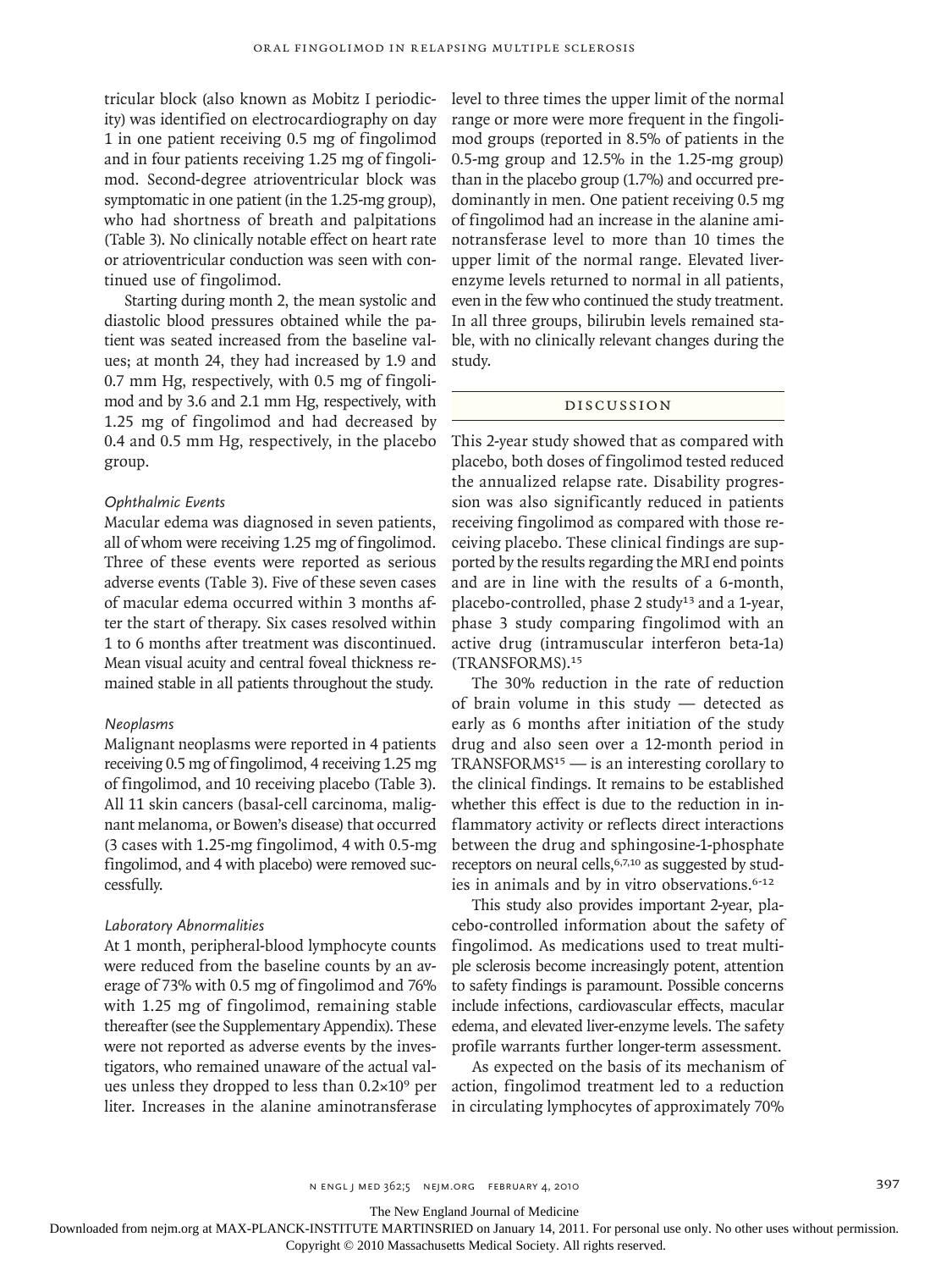| Table 3. Adverse Events in the Safety Population, According to Study Group. |                       |                     |                     |
|-----------------------------------------------------------------------------|-----------------------|---------------------|---------------------|
| <b>Event</b>                                                                |                       | Fingolimod          | Placebo $(N = 418)$ |
|                                                                             | 1.25 mg ( $N = 429$ ) | $0.5$ mg (N = 425)  |                     |
|                                                                             |                       | no. of patients (%) |                     |
| All events                                                                  |                       |                     |                     |
| At least one adverse event                                                  | 404 (94.2)            | 401 (94.4)          | 387 (92.6)          |
| Any adverse event leading to discontinuation of study<br>drug*              | 61(14.2)              | 32(7.5)             | 32(7.7)             |
| Any serious adverse event                                                   | 51 (11.9)             | 43 (10.1)           | 56 (13.4)           |
| Death                                                                       | 1(0.2)                | 0                   | 2(0.5)              |
| Frequent or special-interest adverse events;                                |                       |                     |                     |
| Infections                                                                  |                       |                     |                     |
| Upper respiratory tract infection                                           | 206 (48.0)            | 212 (49.9)          | 211 (50.5)          |
| Nasopharyngitis                                                             | 112(26.1)             | 115(27.1)           | 115 (27.5)          |
| <b>Sinusitis</b>                                                            | 27(6.3)               | 28(6.6)             | 19(4.5)             |
| Pharyngitis                                                                 | 25(5.8)               | 27(6.4)             | 24(5.7)             |
| Rhinitis                                                                    | 18(4.2)               | 25(5.9)             | 25(6.0)             |
| Influenza virus infection                                                   | 40 (9.3)              | 55 (12.9)           | 41 (9.8)            |
| Lower respiratory tract or lung infection                                   | 49 (11.4)             | 41(9.6)             | 25(6.0)             |
| <b>Bronchitis</b>                                                           | 39 (9.1)              | 34(8.0)             | 15(3.6)             |
| Pneumonia                                                                   | 8(1.9)                | 4(0.9)              | 3(0.7)              |
| Herpesvirus infection;                                                      | 25(5.8)               | 37(8.7)             | 33 (7.9)            |
| Urinary tract infection                                                     | 21(4.9)               | 34(8.0)             | 47(11.2)            |
| Nervous system disorders                                                    |                       |                     |                     |
| Headache                                                                    | 114 (26.6)            | 107(25.2)           | 96 (23.0)           |
| <b>Dizziness</b>                                                            | 30(7.0)               | 31(7.3)             | 23(5.5)             |
| Paresthesia                                                                 | 17(4.0)               | 23(5.4)             | 18(4.3)             |
| Abnormal laboratory liver-function test§                                    | 80 (18.6)             | 67 (15.8)           | 21(5.0)             |
| Fatigue                                                                     | 47 (11.0)             | 48 (11.3)           | 45 (10.8)           |
| Musculoskeletal disorders                                                   |                       |                     |                     |
| Back pain                                                                   | 45 (10.5)             | 50(11.8)            | 29(6.9)             |
| Arthralgia                                                                  | 27(6.3)               | 30(7.1)             | 33(7.9)             |
| Pain in extremity                                                           | 24(5.6)               | 28(6.6)             | 28(6.7)             |
| Gastrointestinal disorders                                                  |                       |                     |                     |
| Diarrhea                                                                    | 40 (9.3)              | 50(11.8)            | 31(7.4)             |
| Nausea                                                                      | 38 (8.9)              | 38 (8.9)            | 36(8.6)             |
| Respiratory disorders                                                       |                       |                     |                     |
| Cough                                                                       | 37(8.6)               | 43 (10.1)           | 34(8.1)             |
| Dyspnea                                                                     | 23(5.4)               | 30(7.1)             | 19(4.5)             |
| Oropharyngeal pain                                                          | 17(4.0)               | 29(6.8)             | 29 (6.9)            |
| Blood and lymphatic system disorders                                        |                       |                     |                     |
| Leukopenia                                                                  | 27(6.3)               | 12(2.8)             | 1(0.2)              |
| Lymphopenia                                                                 | 23(5.4)               | 15(3.5)             | 2(0.5)              |
| Cardiovascular disorders                                                    |                       |                     |                     |
| Hypertension                                                                | 27(6.3)               | 26(6.1)             | 16(3.8)             |
| Bradycardia, bradyarrhythmia, or sinus bradycardia                          | 14(3.3)               | 9(2.1)              | 3(0.7)              |
| Atrioventricular block                                                      |                       |                     |                     |
| First degree                                                                | 5(1.2)                | 2(0.5)              | 2(0.5)              |
| Second degree                                                               | 1(0.2)                | 0                   | 1(0.2)              |

398 n engl j med 362;5 nejm.org february 4, 2010

The New England Journal of Medicine

Downloaded from nejm.org at MAX-PLANCK-INSTITUTE MARTINSRIED on January 14, 2011. For personal use only. No other uses without permission.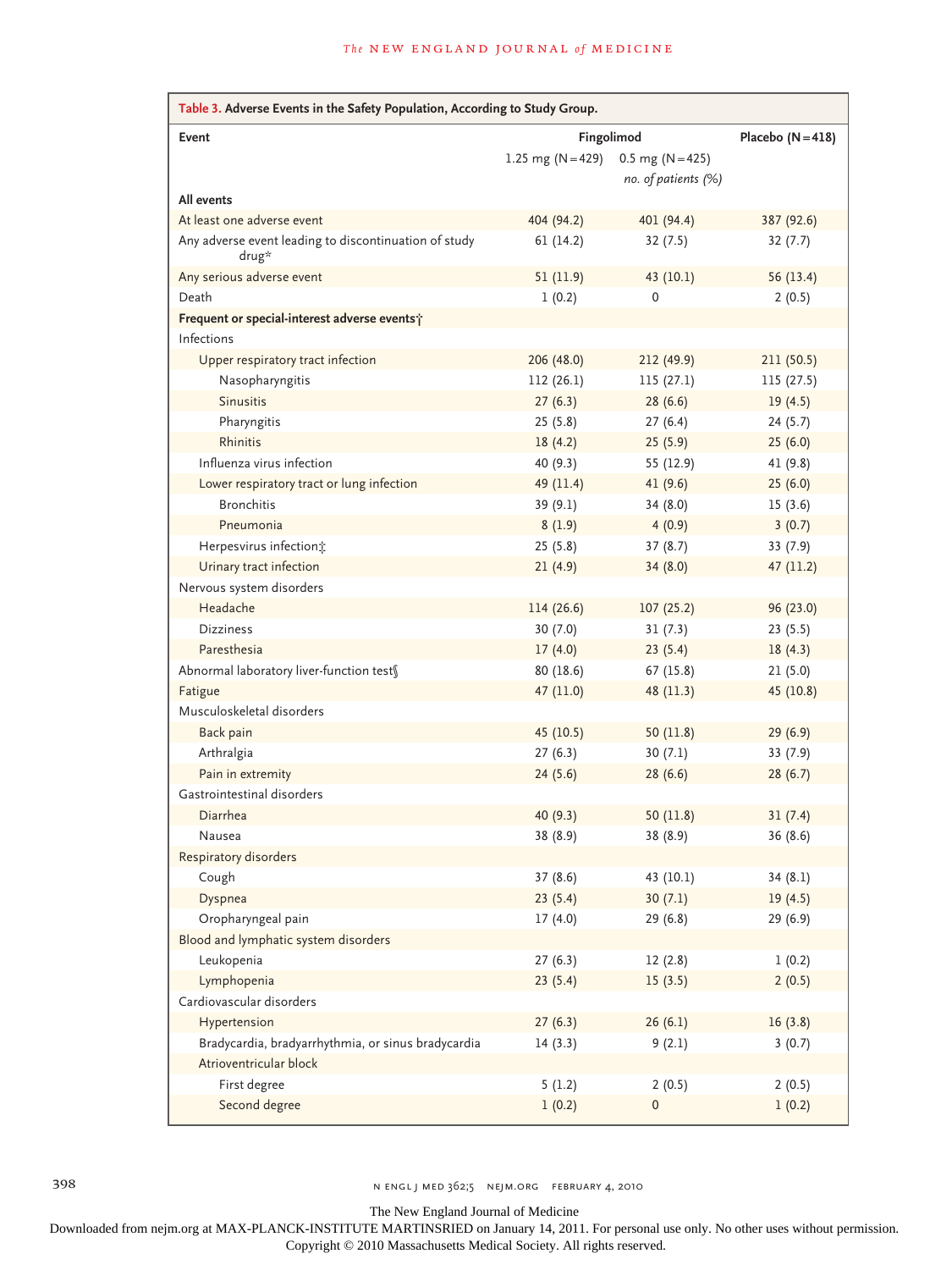| Table 3. (Continued.)          |                       |                     |                     |
|--------------------------------|-----------------------|---------------------|---------------------|
| Event                          |                       | Fingolimod          | Placebo $(N = 418)$ |
|                                | 1.25 mg ( $N = 429$ ) | $0.5$ mg (N = 425)  |                     |
|                                |                       | no. of patients (%) |                     |
| Psychiatric disorders          |                       |                     |                     |
| Depression                     | 26(6.1)               | 33(7.8)             | 28(6.7)             |
| Insomnia                       | 16(3.7)               | 21(4.9)             | 25(6.0)             |
| Hypercholesterolemia           | 26(6.1)               | 24(5.6)             | 26(6.2)             |
| Weight increase                | 14(3.3)               | 14(3.3)             | 22(5.3)             |
| Vertigo                        | 18(4.2)               | 18(4.2)             | 21(5.0)             |
| Macular edema                  | 7(1.6)                | $\mathbf 0$         | 0                   |
| Serious adverse events¶        |                       |                     |                     |
| Cardiovascular disorders       |                       |                     |                     |
| Bradycardia                    | 3(0.7)                | 4(0.9)              | 1(0.2)              |
| Myocardial infarction          | $\mathbf 0$           | 0                   | 2(0.5)              |
| Neoplasms                      |                       |                     |                     |
| Basal-cell carcinoma           | 1(0.2)                | 4(0.9)              | 3(0.7)              |
| <b>Breast cancer</b>           | 1(0.2)                | $\mathbf 0$         | 3(0.7)              |
| Malignant melanoma             | 1(0.2)                | 0                   | 1(0.2)              |
| Bowen's disease                | 1(0.2)                | $\mathsf 0$         | $\overline{0}$      |
| Cervical carcinoma, stage 0    | 0                     | $\mathbf 0$         | 1(0.2)              |
| Endometrial cancer             | $\mathbf 0$           | 0                   | 1(0.2)              |
| Prostate cancer                | 0                     | 0                   | 1(0.2)              |
| Nervous system disorders       |                       |                     |                     |
| MS relapse                     | 3(0.7)                | 4(0.9)              | 1(0.2)              |
| Epilepsy                       | 2(0.5)                | $\pmb{0}$           | $\mathsf{O}\xspace$ |
| Headache                       | 2(0.5)                | 0                   | 0                   |
| General disorders              |                       |                     |                     |
| Chest pain                     | $\mathbf 0$           | 4(0.9)              | 2(0.5)              |
| Macular edema                  | 3(0.7)                | $\mathbf 0$         | $\mathsf{O}\xspace$ |
| Laboratory evaluation          |                       |                     |                     |
| Abnormal liver-function test   | 2(0.5)                | 0                   | 1(0.2)              |
| Lymphopenia                    | 2(0.5)                | 0                   | 0                   |
| Depression                     | 2(0.5)                | 0                   | 1(0.2)              |
| Musculoskeletal disorders      |                       |                     |                     |
| Back pain                      | $\mathbf 0$           | 2(0.5)              | 1(0.2)              |
| Intervertebral disk protrusion | 0                     | 0                   | 2(0.5)              |
| Abortion                       | $\mathbf 0$           | $\mathbf 0$         | 3(0.7)              |
| Urinary tract infection        | 0                     | 2(0.5)              | 0                   |

\* "Any adverse event leading to discontinuation of the study drug" includes events occurring in patients whose primary or secondary reason for discontinuing the study drug was an adverse event (including abnormal laboratory findings). † "Frequent adverse events" includes those reported in 5% or more of patients in any group.

‡ The terms used to report herpesvirus infection included oral herpes, herpesvirus infection, herpes simplex virus infection, herpes zoster, genital herpes, and herpes dermatitis.

§ The terms used to report an abnormal laboratory liver-function test included increased levels of alanine aminotransferase, aspartate aminotransferase, γ-glutamyltransferase, hepatic enzyme, and aminotransferases, and abnormal liver-function tests or γ-glutamyltransferase levels.

 $\P$  "Serious adverse events" includes those reported in two or more patients in any group or of special interest.

‖ "MS relapse" includes both events related to the worsening of multiple sclerosis (MS) and MS relapses. See the Supplementary Appendix for further details.

n engl j med 362;5 nejm.org february 4, 2010 399

The New England Journal of Medicine

Downloaded from nejm.org at MAX-PLANCK-INSTITUTE MARTINSRIED on January 14, 2011. For personal use only. No other uses without permission. Copyright © 2010 Massachusetts Medical Society. All rights reserved.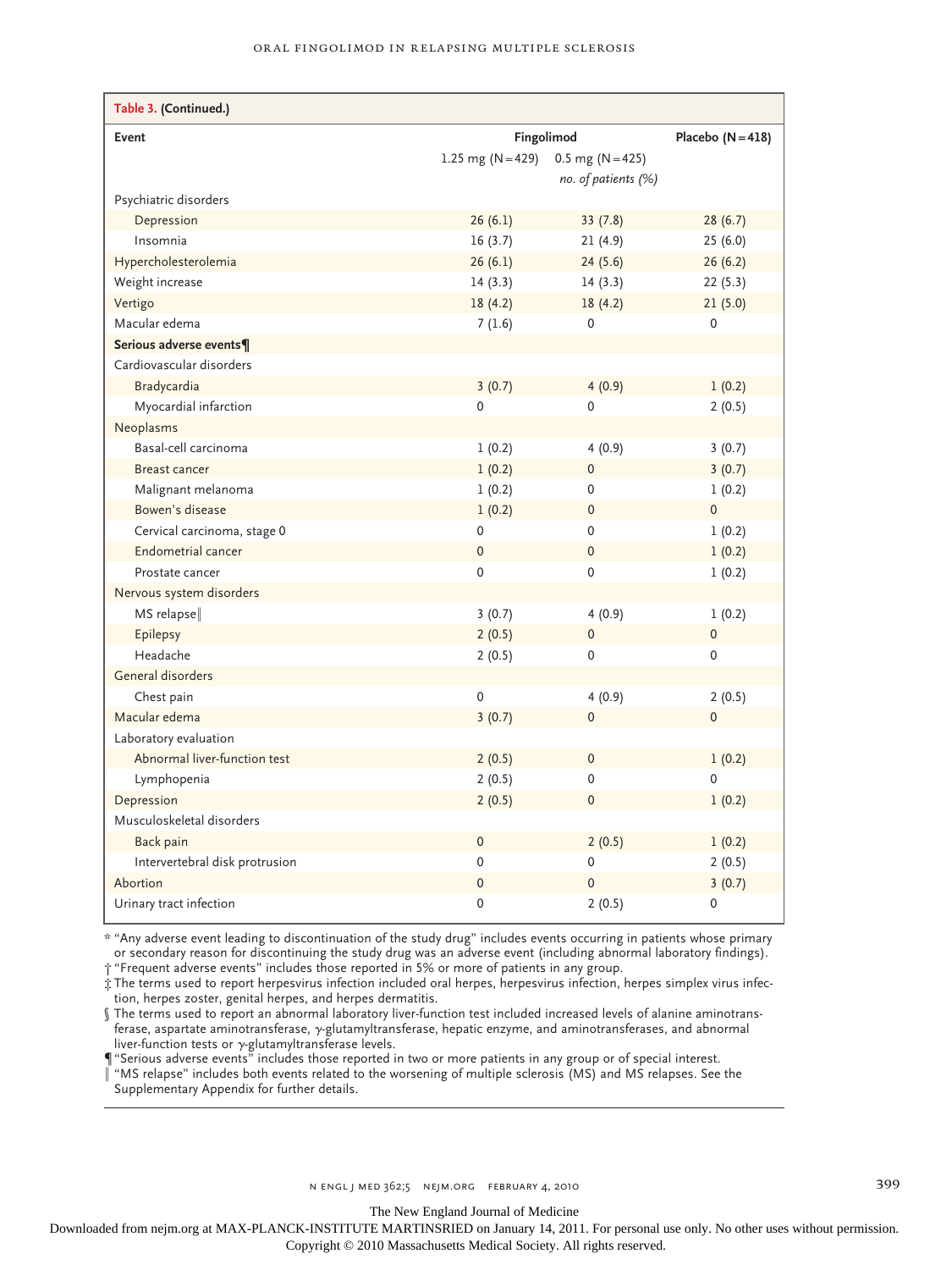in the present study. The overall incidence of infection was similar across the three study groups, with the exception of lower respiratory tract infections, which were more common with fingolimod than with placebo. Although similar proportions of patients in the three groups had herpesvirus infections, reactivation of latent herpes remains a potential risk with immunomodulatory therapy; two fatal herpes infections occurred in TRANSFORMS with the 1.25-mg dose of fingolimod.<sup>15</sup>

Cardiovascular effects of fingolimod included slowing of the heart rate and atrioventricular conduction block at the time of the first dose. These effects appear to be dose-dependent and specifically related to the binding of the drug to sphingosine-1-phosphate receptors in cardiac tissue.<sup>28</sup> Interactions with sphingosine-1-phosphate receptors in smooth muscle may account for the mild increase in blood pressure seen during long-term treatment. The long-term relevance of this finding is unclear.

Fingolimod was infrequently associated with macular edema, which resolved with discontinuation of the drug. The frequency of this complication and possible implications during long-term use are not known.

Elevations in liver-enzyme levels were common findings in this study and in earlier studies.13,24 These elevated values resolved after fingolimod was discontinued.<sup>13,15,24</sup>

Our findings do not suggest an increased risk of cancer with the use of fingolimod. However, further long-term observation is necessary, since the risk of cancer is potentially increased by the use of any immunomodulatory agent.

In conclusion, oral fingolimod as compared with placebo had superior efficacy in this 24-month study involving patients with relapsing–remitting multiple sclerosis. Rates of relapse, progression of clinical disability, and MRI evidence of inflammatory lesion activity and tissue destruction were all significantly reduced with the use of fingolimod. The two doses of fingolimod had similar efficacy, and adverse events may be less frequent with the 0.5-mg dose than with the 1.25-mg dose. Thorough observation and long-term follow-up are necessary for a more informed assessment of the benefits and risks of this new treatment option for relapsing multiple sclerosis.

#### Supported by Novartis Pharma.

Financial and other disclosures provided by the authors are available with the full text of this article at NEJM.org.

Dr. Kappos reports receiving consulting or advisory fees from Accorda, Actelion, Allergan, Allozyne, Bayer Schering, Biogen Idec, Biogen-Dompé, Boehringer Ingelheim, Genmab, Glaxo-SmithKline, Medicinova, Merck Serono, Novartis, Roche, Sanofi Aventis, Santhera, Teva Pharmaceuticals, UCB Pharma, and Wyeth; lecture fees from Biogen Idec, Helvea, GlaxoSmithKline, Mediservice, and Merck Serono; and grant support from Bayer Schering, Biogen Idec, CSL Behring, the European Community Research Fund, Genmab, Genzyme, GlaxoSmithKline, Medicinova, Merck Serono, Novartis, Novartis Foundation, the Rubato Foundation, Roche, Santhera, Sanofi Aventis, and UCB Pharma; Dr. Radue, receiving consulting or advisory fees from Actelion, Biogen Idec, Novartis, and Merck Serono and lecture fees from Actelion and Merck Serono; Dr. O'Connor, receiving consulting or advisory fees and grant support from Novartis; Dr. Polman, receiving consulting or lecture fees from Actelion, Antisense Therapeutics, Biogen Idec, Bayer Schering, GlaxoSmithKline, Merck Serono, Novartis, Roche, Teva, and UCB Pharma and grant support from Bayer Schering, Biogen Idec, GlaxoSmithKline, Merck Serono, Novartis, Teva, and UCB Pharma; Dr. Hohlfeld, receiving consulting, advisory, or lecture fees from Bayer, Biogen Idec, Novartis, Sanofi Aventis, and Teva and grant support from Novartis; Dr. Calabresi, receiving consulting fees from Biogen Idec, Genetech, Merck Serono, Novartis, Teva, and Vertex; lecture fees from Novartis; and grant support from Bayer Schering, Biogen Idec, Genetech, Merck Serono, Teva, and Vertex; Dr. Selmaj, receiving advisory fees from Biogen Idec, Genzyme, Ono Pharma, and Novartis and lecture fees from Biogen Idec, Merck Serono, and Genzyme; and Drs Agoropoulou, Leyk, Zhang-Auderson and Burtin report being employees of Novartis Pharma. No other potential conflict of interest relevant to this article was reported. Financial and other disclosures provided by the authors are available with the full text of this article at NEJM.org.

We thank the patients who participated in the study; the study-site personnel; members of the Novartis clinical team (Dejun Tang, Karine Baudou, Nadia Tenenbaum, William Collins, Ana de Vera, Stacy Wu, Göril Karlsson, Shreeram Aradhye, and Gordon Francis); and Hashem Salloukh of Novartis Pharma and Tom Potter, Kate Holmes, and Rowena Hughes of Oxford PharmaGenesis for editorial assistance with a previous version of this article.

#### **References**

**1.** Brinkmann V, Davis MD, Heise CE, et al. The immune modulator FTY720 targets sphingosine 1-phosphate receptors. J Biol Chem 2002;277:21453-7.

**2.** Matloubian M, Lo CG, Cinamon G, et al. Lymphocyte egress from thymus and peripheral lymphoid organs is dependent on S1P receptor 1. Nature 2004;427:355- 60.

**3.** Mandala S, Hajdu R, Bergstrom J, et

al. Alteration of lymphocyte trafficking by sphingosine-1-phosphate receptor agonists. Science 2002;296:346-9.

**4.** Compston A, Coles A. Multiple sclerosis. Lancet 2008;372:1502-17.

**5.** Bartholomäus I, Kawakami N, Odoardi F, et al. Effector T cell interactions with meningeal vascular structures in nascent autoimmune CNS lesions. Nature 2009;462:94-8.

**6.** Brinkmann V. Sphingosine 1-phosphate receptors in health and disease: mechanistic insights from gene deletion studies and reverse pharmacology. Pharmacol Ther 2007;115:84-105.

**7.** *Idem*. FTY720 (fingolimod) in multiple sclerosis: therapeutic effects in the immune and the central nervous system. Br J Pharmacol 2009;158:1173-82.

**8.** Jackson SJ, Baker D, Giovannoni G.

400 **n engl j med 362;5 nejm.org FEBRUARY 4, 2010** 

The New England Journal of Medicine

Downloaded from nejm.org at MAX-PLANCK-INSTITUTE MARTINSRIED on January 14, 2011. For personal use only. No other uses without permission.